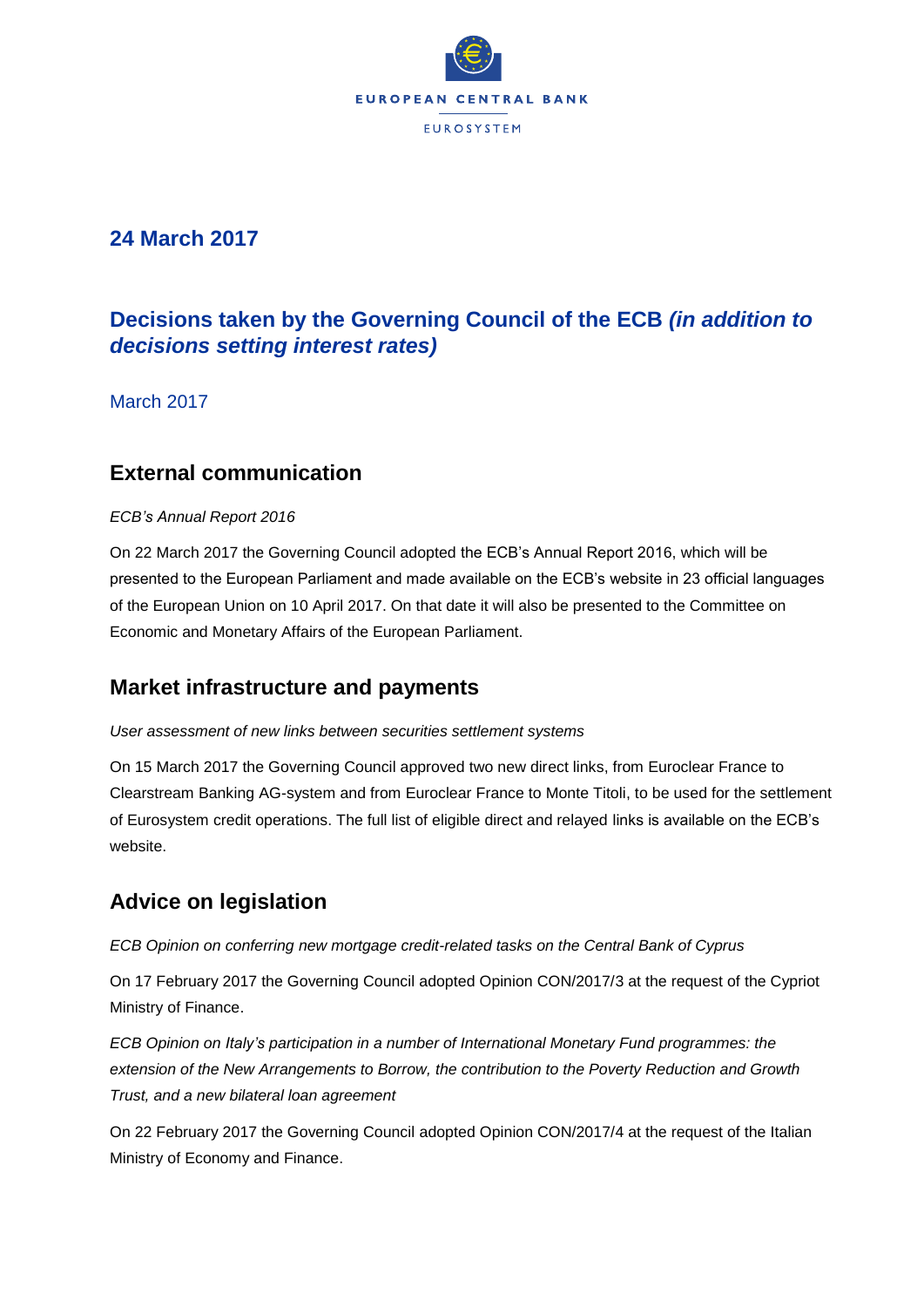*ECB Opinion on provision of information and data by payment systems, payment schemes, securities depositories and clearing and settlement systems in Poland*

On 1 March 2017 the Governing Council adopted Opinion CON/2017/5 at the request of the Polish Minister for Economic Development and Finance.

*ECB Opinion on a proposal for a directive of the European Parliament and of the Council on amending Directive 2014/59/EU as regards the ranking of unsecured debt instruments in insolvency hierarchy*

On 8 March 2017 the Governing Council adopted Opinion CON/2017/6 at the request of the Council of the European Union and the European Parliament.

*ECB Opinion on certain amendments to the deferred tax assets legal framework in Greece*

On 15 March 2017 the Governing Council adopted Opinion CON/2017/7 at the request of the Greek Ministry of Finance.

*ECB Opinion on limiting the obligation to receive cash payments in Denmark*

On 21 March 2017 the Governing Council adopted Opinion CON/2017/8 at the request of the Danish Financial Supervisory Authority.

### **Corporate governance**

*Revised Good Practices for the selection and mandate of External Auditors according to Article 27.1 of the ESCB/ECB Statute*

On 10 March 2017 the Governing Council approved a revised version of the Good Practices for the selection and mandate of External Auditors according to Article 27.1 of the ESCB/ECB Statute, which were initially adopted in October 2008 and revised in June 2012. The Good Practices, which are published on the ECB's website, enable the Governing Council to ensure that its recommendations to the EU Council on the appointment of NCBs' external auditors are based on proper and harmonised selection criteria.

## **Banking supervision**

### *ECB Guide for the Targeted Review of Internal Models*

On 17 February 2017 the Governing Council did not object to a proposal by the Supervisory Board to publish a draft ECB Guide for the Targeted Review of Internal Models (TRIM). The Guide for TRIM sets out the ECB's view on appropriate supervisory practices and how the ECB intends to interpret the relevant EU law on internal models for credit, market and counterparty credit risk and on general model governance topics. The Guide will be published in due course on the ECB banking supervision website and will be further refined throughout the course of the TRIM project.

*Compliance with EBA guidelines on ICAAP and ILAAP information collected for SREP purposes*